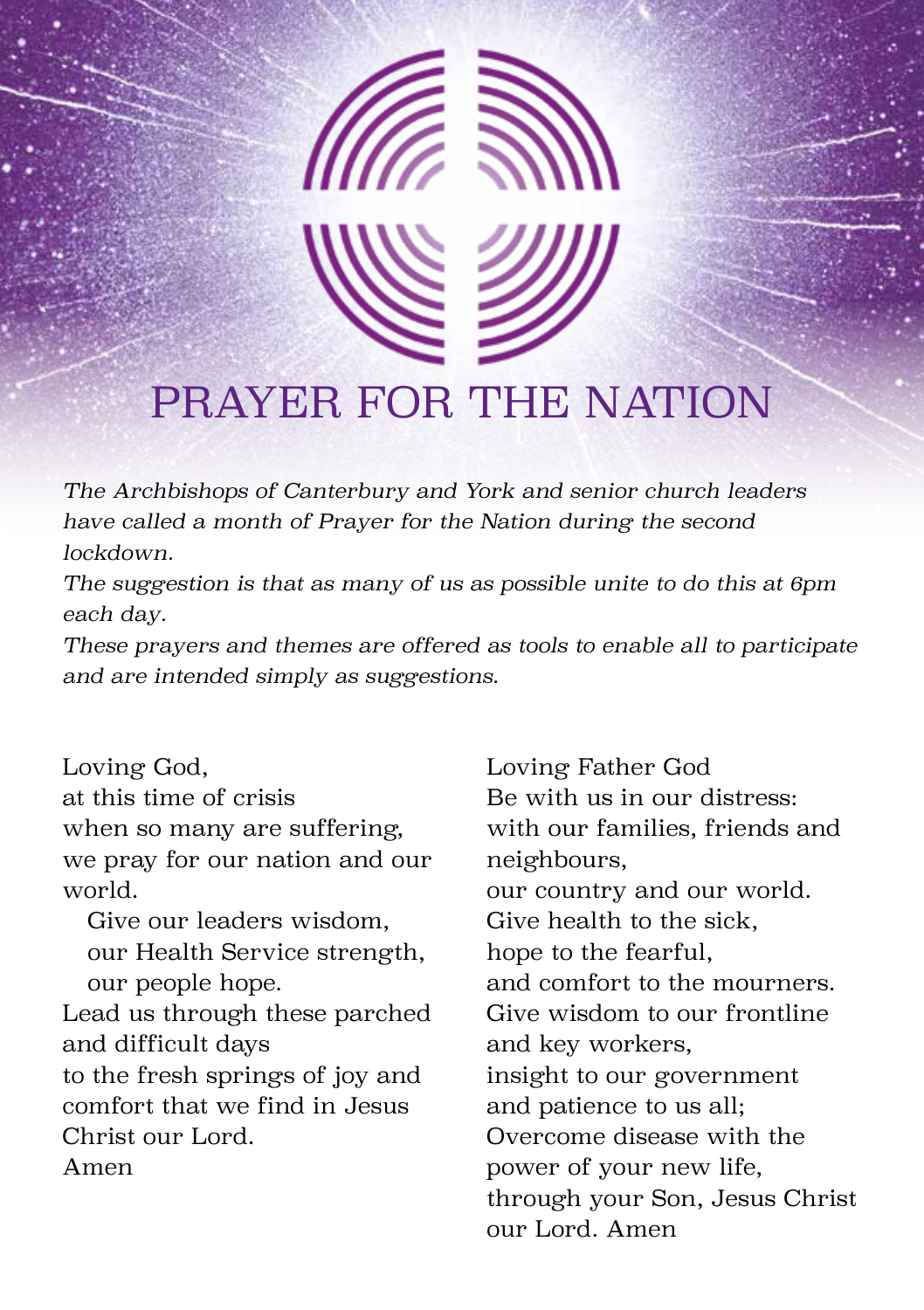# Daily Themes

| <b>Sunday</b>  | Family, friends and loved ones                                                 |
|----------------|--------------------------------------------------------------------------------|
| <b>Monday</b>  | Schools and colleges, children and young people                                |
| <b>Tuesday</b> | Elderly, isolated and vulnerable                                               |
| Wednesday      | Businesses, the workplace and economic wellbeing                               |
| Thursday       | The NHS and other key workers                                                  |
| Friday         | National and Local government                                                  |
| Saturday       | All who are grieving, and all suffering with physical and<br>mental ill-health |

### Sunday *Family, friends and loved ones*

We lift to God those we hold in our hearts – praying for their health, their well-being and their sense of hope.

We pray that even when loved ones cannot physically be together they would not feel apart.

We ask for God's help in our communicating, our connecting and our caring.

### Monday *Schools and colleges, children and young people*

We pray for all those involved in the shaping of young lives.

We give God thanks for the sacrifice and commitment of teachers and all those involved in serving children and young people in education.

We pray that all might be

nurtured and cared for and that every needful resource would be made available – that all lives can flourish even in these difficult times and that no-one would be overlooked.

## Tuesday *Elderly, isolated and vulnerable*

We echo God's commitment to those most at risk of this virus by praying today for those who are particularly vulnerable and isolated: praying for their deliverance, protection and comfort.

We hold before God those who care for them – that they would be strengthened and encouraged in this work.

### Wednesday *Businesses, the workplace and economic wellbeing*

In this time of great challenge, we pray for the economic wellbeing of the country.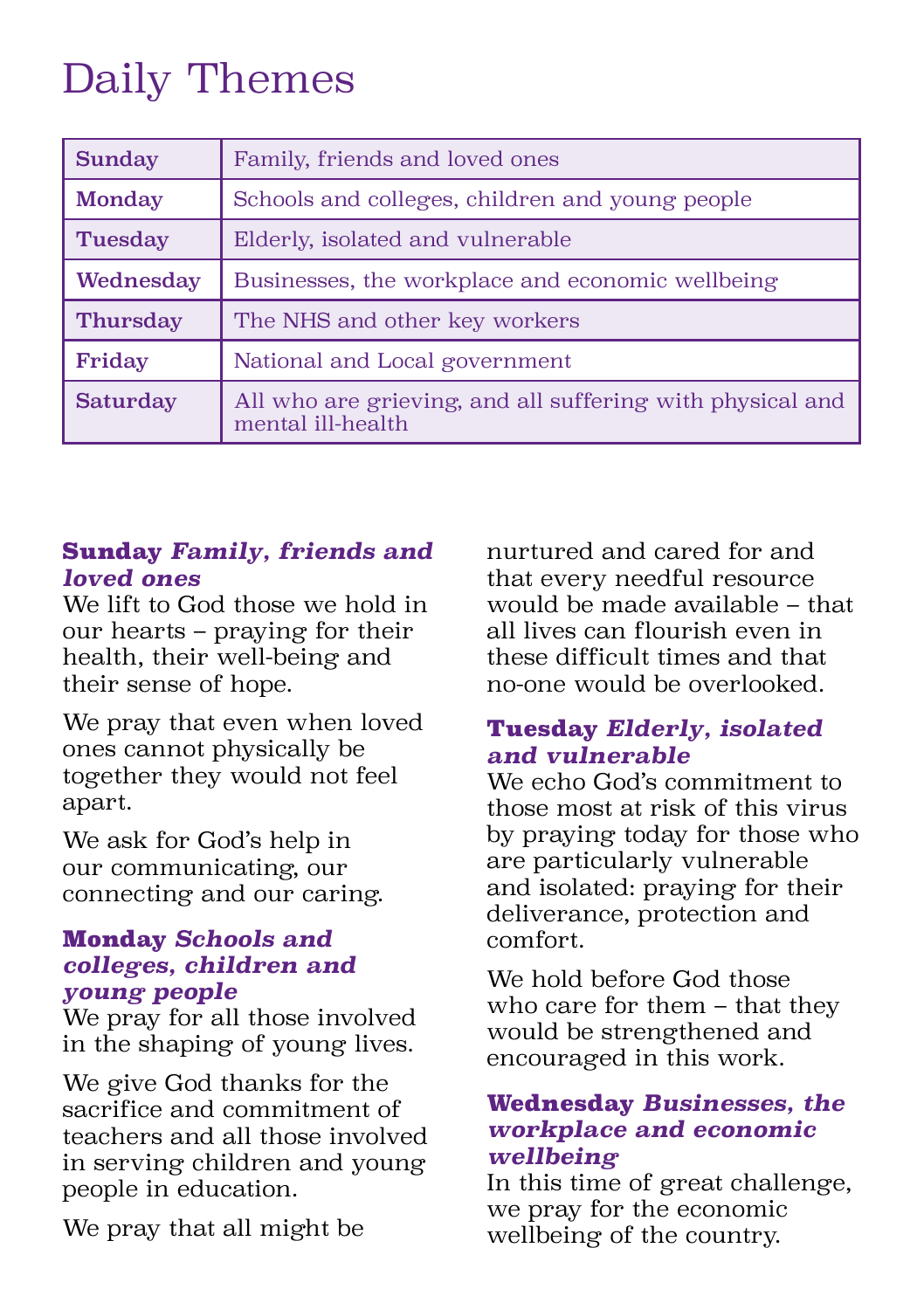We remember before God those who face great uncertainty in their work.

We lift before God those who have lost their jobs and face an uncertain and difficult future. We pray for a renewed commitment to our common life together.

#### Thursday *The NHS and other key workers*

Our God is the great healer – and the agent used more than any other is the NHS. Today we voice our gratitude for those who serve this country in the National Health Service and pray for that God would prosper the work of their hands – that they would all be encouraged in their continued work of sacrifice and care amongst us.

## Friday *National and Local government*

We pray for those who are

in positions of authority with responsibility for decision making at national and local level at this difficult time. We ask that God would give great wisdom, deep commitment to all and right judgment.

#### Saturday *All who are grieving, and all suffering with physical and mental ill-health*

*'Lord the one you love is ill….' John 11 v 3*

We bring to God all those who suffer in body, mind, spirit or with grief. We ask that in God's great loving kindness they might know God's sustaining presence amidst their pain.

We pray for those who are stretched beyond their own capacity to cope and remain hopeful – that in the roar of these waterfalls God would bring a sense of coherence, comfort and strength.

# A Grace

Dear God

We are grateful for all that you have given to us – this food, each other and our health.

We pray for those who lack these things we enjoy.

Give us thank full hearts and opportunities to share your gifts with others.

We lift before you this country in these difficult days – and pray you would protect us, encourage us and keep us.

Amen.